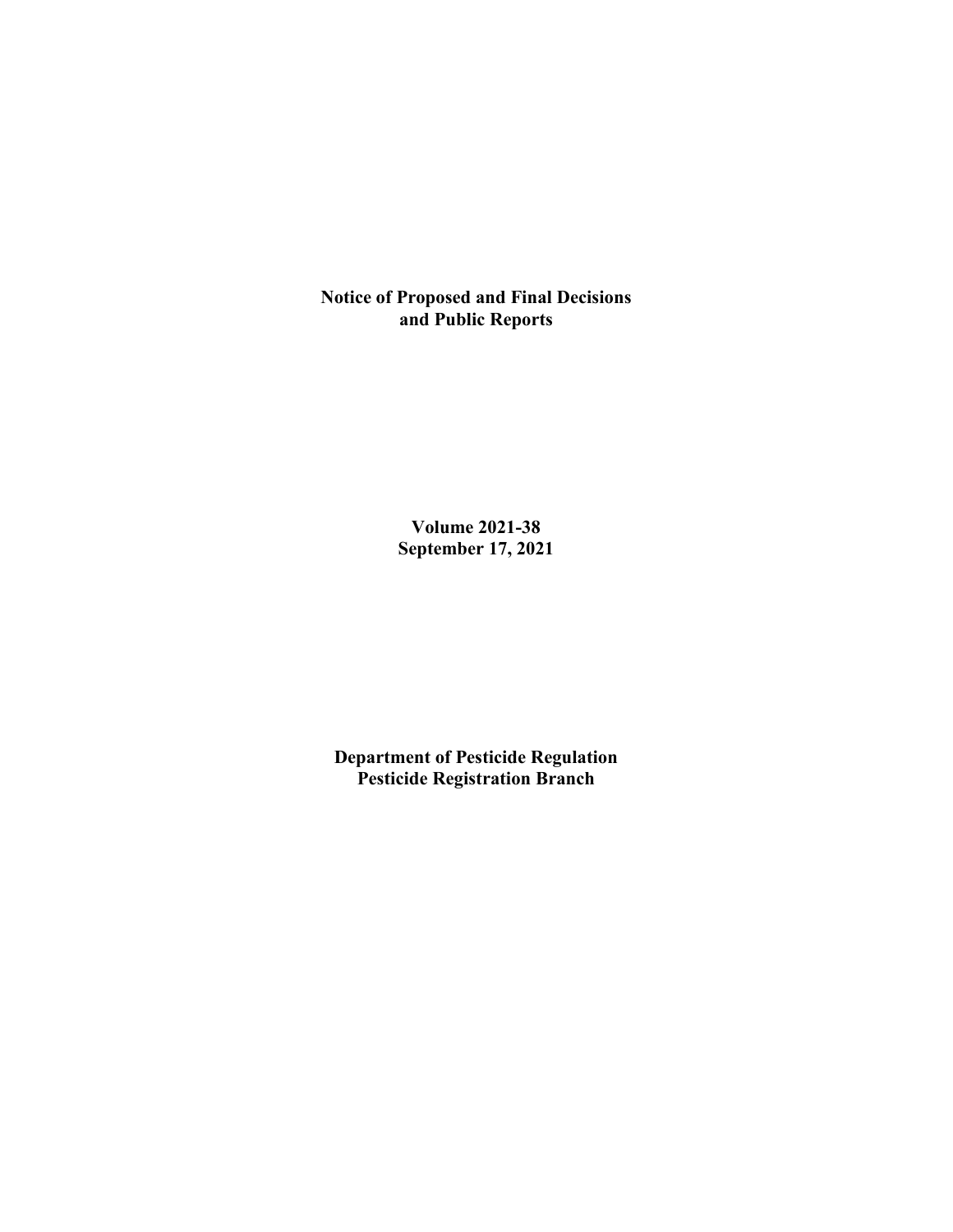## **NOTICE OF FINAL DECISIONS TO REGISTER PESTICIDE PRODUCTS AND WRITTEN EVALUATION**

Pursuant to Title 3, California Code of Regulations section 6255, the Director of the Department of Pesticide Regulation (DPR), files this Notice of Final Decisions to Register Pesticide Products with the Secretary of the Resources Agency for posting. This notice must remain posted for a period of 30 days for public inspection. Between the time DPR posts a proposed registration decision for public comment and DPR makes a final decision regarding the product, nonsignificant changes may be made to the product label (e.g., revising the product name, changing a master label to an end-use marketing label, correcting typographical errors). If the changes are not significant, DPR will not re-notice the product for public review and comment. However, if significant changes are made to the product label that substantially affect DPR's analysis on direct or indirect significant adverse environmental or human health impacts that can reasonably be expected to occur from the proposed decision, DPR will re-notice the product label for public review and comment.

In addition, for any product that is posted proposed to register as a conditional registration, the registrant may address the conditions of registration by providing the appropriate data or modifying the product label (e.g., remove use site, add "not for use in California" to a use site) during the posting period. If the registrant adequately addresses the conditions of registration during the posting period and the resulting change to the product label is not significant such that DPR must re-post the product label for review and public comment, DPR will post the product below, but will no longer have a "conditional" designation by the registration type.

For information about submitting a request for any documents related to this notice, please visit [https://www.cdpr.ca.gov/public\\_r.htm.](https://www.cdpr.ca.gov/public_r.htm)

To view the public report that was issued when the product was proposed for registration, click on the hyperlinked Tracking Number for the product.

#### *Tracking Number with hyperlink to public report – (EPA Registration Number) Applicant / Brand Name*

[298976](https://www.cdpr.ca.gov/docs/registration/nod/public_reports/298976.pdf) - (5481 - 145) AMVAC CHEMICAL CORPORATION CITRUS FIX PLANT GROWTH REGULATOR USE: GROWTH REGULATOR - FOR USE AS PRE-HARVEST DROP CONTROL ON FRUITS SUCH AS GRAPEFRUITS, ORANGES, MANDARINS, TANGELOS, LEMONS, AND LIMES TYPE: SECTION 3 REGISTRATION - CONDITIONAL - TO ADD USE ON MANDARINS AND MANDARIN HYBRIDS ACTIVE INGREDIENT(S): 2,4-D, ISOPROPYL ESTER CAS NUMBER(S): 94-11-1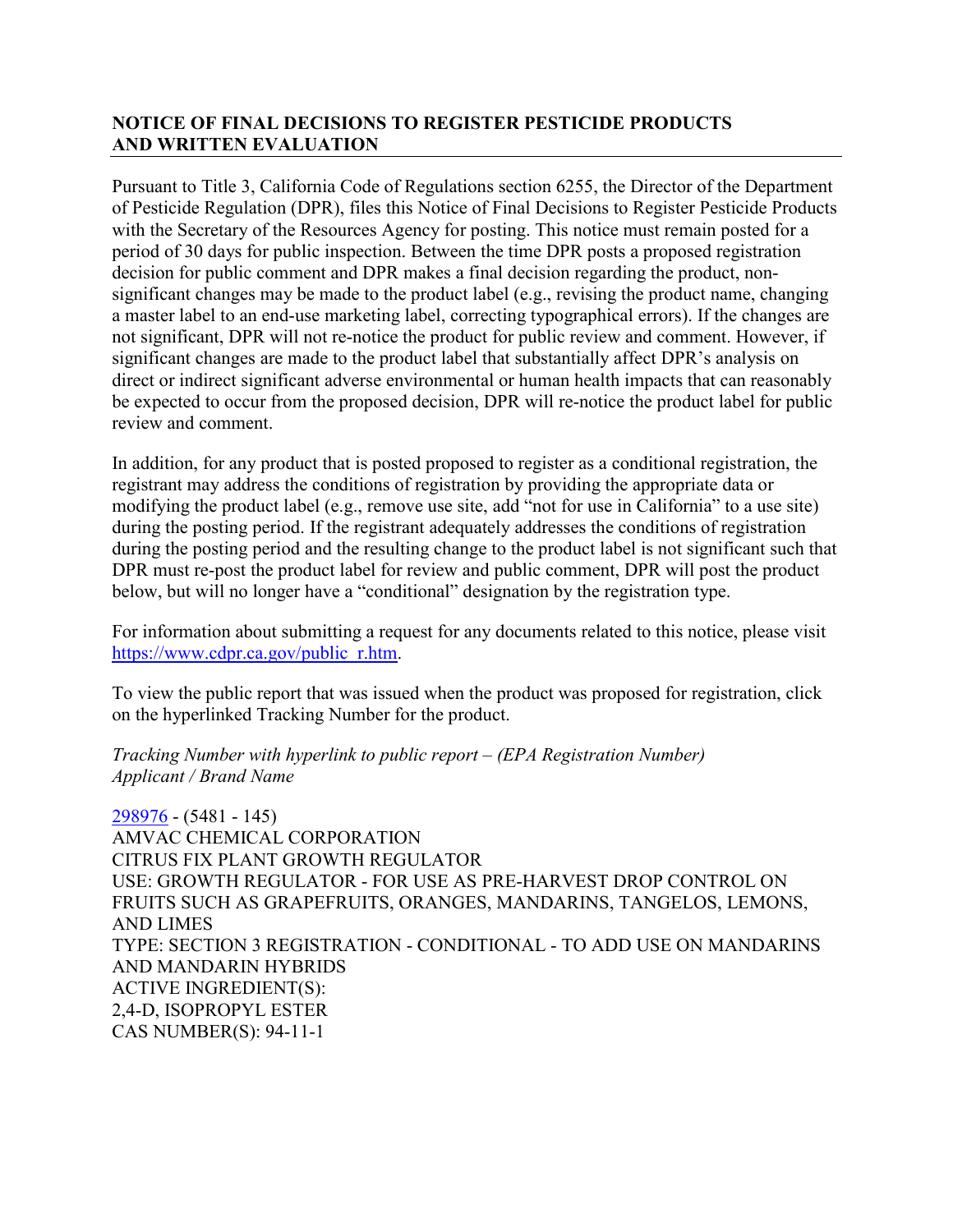**Notice of Final Decisions to Register (Continued) Page 2**

[295035](https://www.cdpr.ca.gov/docs/registration/nod/public_reports/295035.pdf) - (264 - 1078) BAYER CROPSCIENCE LP VELUM ONE USE: FUNGICIDE, NEMATICIDE - FOR THE SUPPRESSION OF POWDERY MILDEW AND NEMATODES ON CROPS SUCH AS BRASSICA LEAFY VEGETABLES, MELONS, NUT TREES, TOMATO, STRAWBERRY, AND PUMMELO TYPE: SECTION 3 LABEL AMENDMENT - TO UPDATE TYPOGRAPHICAL ERROR ON LABEL AND TO ADD USE ON BULB VEGETABLES AND SWEET POTATOES ACTIVE INGREDIENT(S): FLUOPYRAM CAS NUMBER(S): 658066-35-4

[295232](https://www.cdpr.ca.gov/docs/registration/nod/public_reports/295232.pdf) - (84059 - 3) MARRONE BIO INNOVATIONS, INC. REGALIA USE: FUNGICIDE - FOR THE CONTROL OF DISEASES SUCH AS ASIAN SOYBEAN RUST, BROWN SPOT, AND POWDERY MILDEW ON CROPS SUCH AS SOYBEAN, CORN, RICE, LEEKS, SHALLOTS, AND GARLIC TYPE: SECTION 3 LABEL AMENDMENT - TO MAKE FORMATTING CHANGES AND TO SUPPORT NEW LABELED COMMODITIES SUCH AS SOYBEAN, CILANTRO, KOHLRABI, BALSAM PEAR, KUMQUAT, MAYHAW, AND PESTS SUCH AS LEAFSPOTS, POWDERY MILDEW, BROWN SPOT, AND STEM BLIGHT ACTIVE INGREDIENT(S): REYNOUTRIA SACHALINENSIS CAS NUMBER(S): (NO CAS NUMBER)

[283026](https://www.cdpr.ca.gov/docs/registration/nod/public_reports/283026.pdf) - (7969 - 403) BASF CORPORATION NAVICON INTRINSIC BRAND FUNGICIDE USE: FUNGICIDE - FOR THE CONTROL OF DISEASES SUCH AS POWDERY MILDEW, RUST, AND LEAF SPOT IN NONRESIDENTIAL TURFGRASS SITES SUCH AS GOLF COURSES, CEMETERIES, AND SOD FARMS TYPE: SECTION 3 REGISTRATION - ACTIVE INGREDIENT(S): MEFENTRIFLUCONAZOLE PYRACLOSTROBIN CAS NUMBER(S): 1417782-03-6, 175013-18-0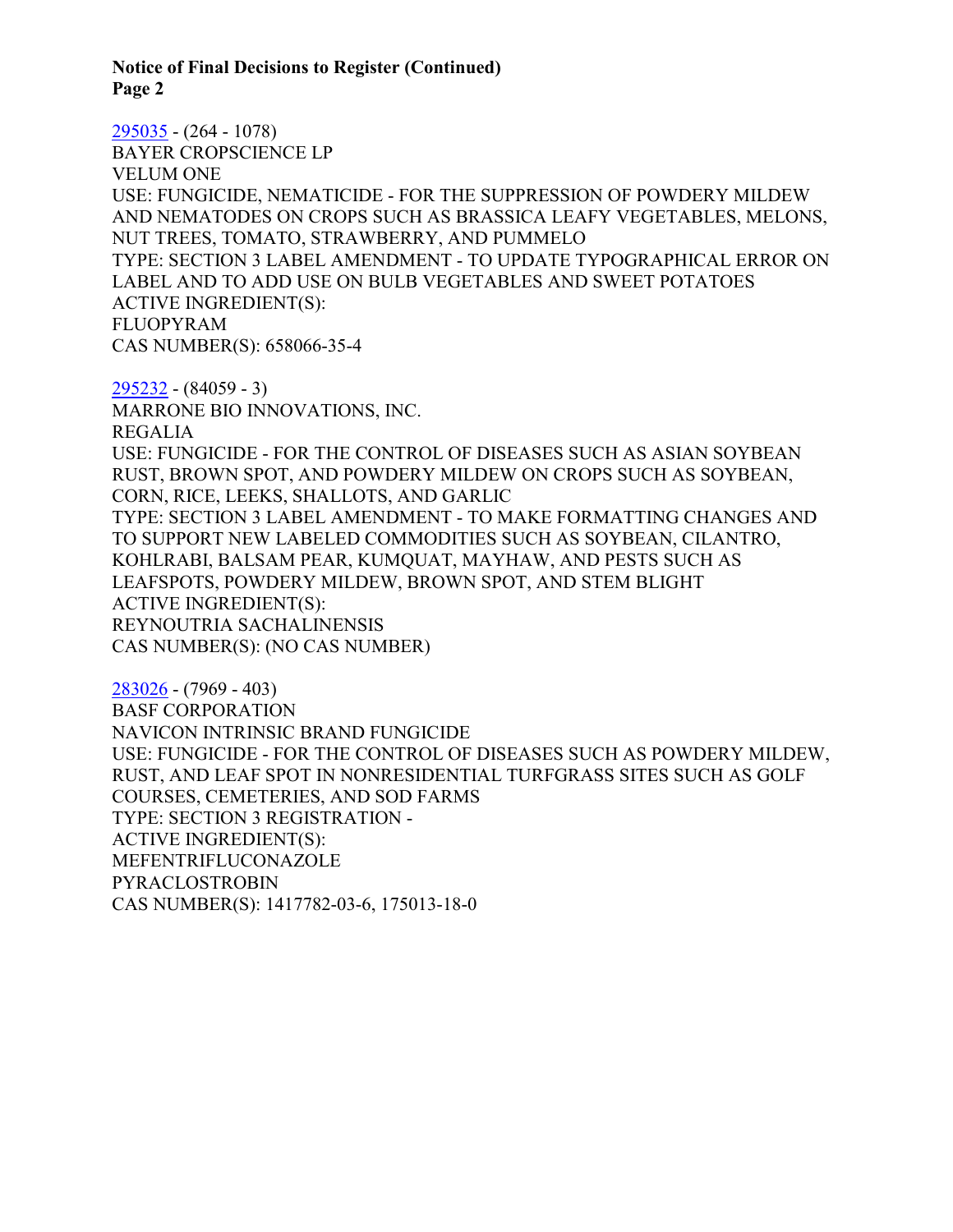**Notice of Final Decisions to Register (Continued) Page 3**

[282911](https://www.cdpr.ca.gov/docs/registration/nod/public_reports/282911.pdf) - (7969 - 404) BASF CORPORATION MAXTIMA FUNGICIDE USE: FUNGICIDE - FOR THE CONTROL OF DISEASES SUCH AS LEAF SPOT, DOLLAR SPOT, AND ANTHRACNOSE IN NONRESIDENTIAL TURFGRASS TYPE: SECTION 3 REGISTRATION - ACTIVE INGREDIENT(S): MEFENTRIFLUCONAZOLE CAS NUMBER(S): 1417782-03-6

[299900](https://www.cdpr.ca.gov/docs/registration/nod/public_reports/299900.pdf) - (100 - 1603) SYNGENTA CROP PROTECTION, LLC MIRAVIS PRIME USE: FUNGICIDE - FOR THE CONTROL OF DISEASES SUCH AS POWDERY MILDEW, SEPTORIA LEAF SPOT, AND GRAY MOLD ON CROPS SUCH AS KIWIFRUIT, GRAPES, AMARANTH, CANTALOUPE, EGGPLANT, AND YAMS TYPE: SECTION 3 LABEL AMENDMENT - TO ADD USE ON BUSHBERRY CROP SUBGROUP 13-07B, SPECIFIC BRASSICA HEAD AND STEM VEGETABLES, BULB VEGETABLES CROP GROUP 3-07A, CARROT, LEAVES OF ROOT AND TUBER VEGETABLES CROP GROUP 2, PISTACHIOS, ROOT VEGETABLES CROP GROUP 1A, STRAWBERRY AND LOW GROWING BERRY CROP SUBGROUP 13-07G; AND TO ADD FUSARIUM WILT TO CUCURBIT AND FRUITING VEGETABLES AND SOUR ROT TO GRAPE AND SMALL FRUIT VINE CLIMBING SUBGROUP 13-07F ACTIVE INGREDIENT(S): FLUDIOXONIL PYDIFLUMETOFEN CAS NUMBER(S): 131341-86-1 , 1228284-64-7

[288119](https://www.cdpr.ca.gov/docs/registration/nod/public_reports/288119.pdf) - (56228 - 41) U.S. DEPARTMENT OF AGRICULTURE GONACON-EQUINE USE: SPECIAL ACTIVITY - FOR USE ONLY BY FEDERAL AGENCIES, FEDERALLY-RECOGNIZED INDIAN TRIBES, OR STATE AGENCIES TO MANAGE FERTILITY IN REPRODUCTIVELY MATURE WILD OR FERAL FEMALE HORSES AND BURROS TYPE: SECTION 3 REGISTRATION - ACTIVE INGREDIENT(S): GONADOTROPIN RELEASING HORMONE CAS NUMBER(S): 9034-40-6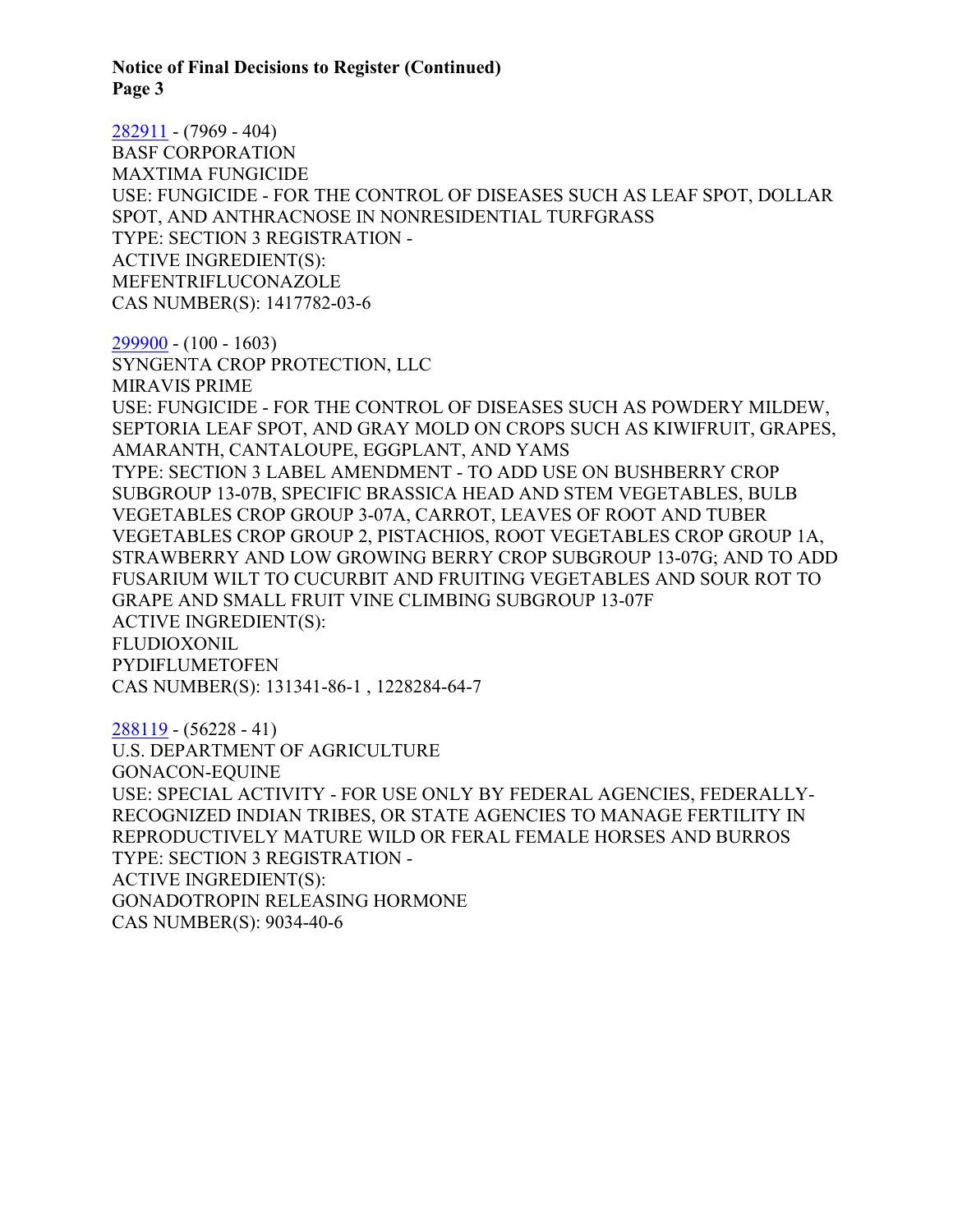## **Notice of Final Decisions to Register (Continued) Page 4**

### **Written Evaluation**

Pursuant to Title 3, California Code of Regulations section 6254, this notice includes a written evaluation of significant environmental points raised in comments submitted during the review and comment period required by Title 3, California Code of Regulations section 6253 for any of the products listed above.

# **DPR received no comments on the above listed products.**

*Original signed by Tulio Macedo 09/15/2021*

 Tulio Macedo, Chief Pesticide Registration Branch Dated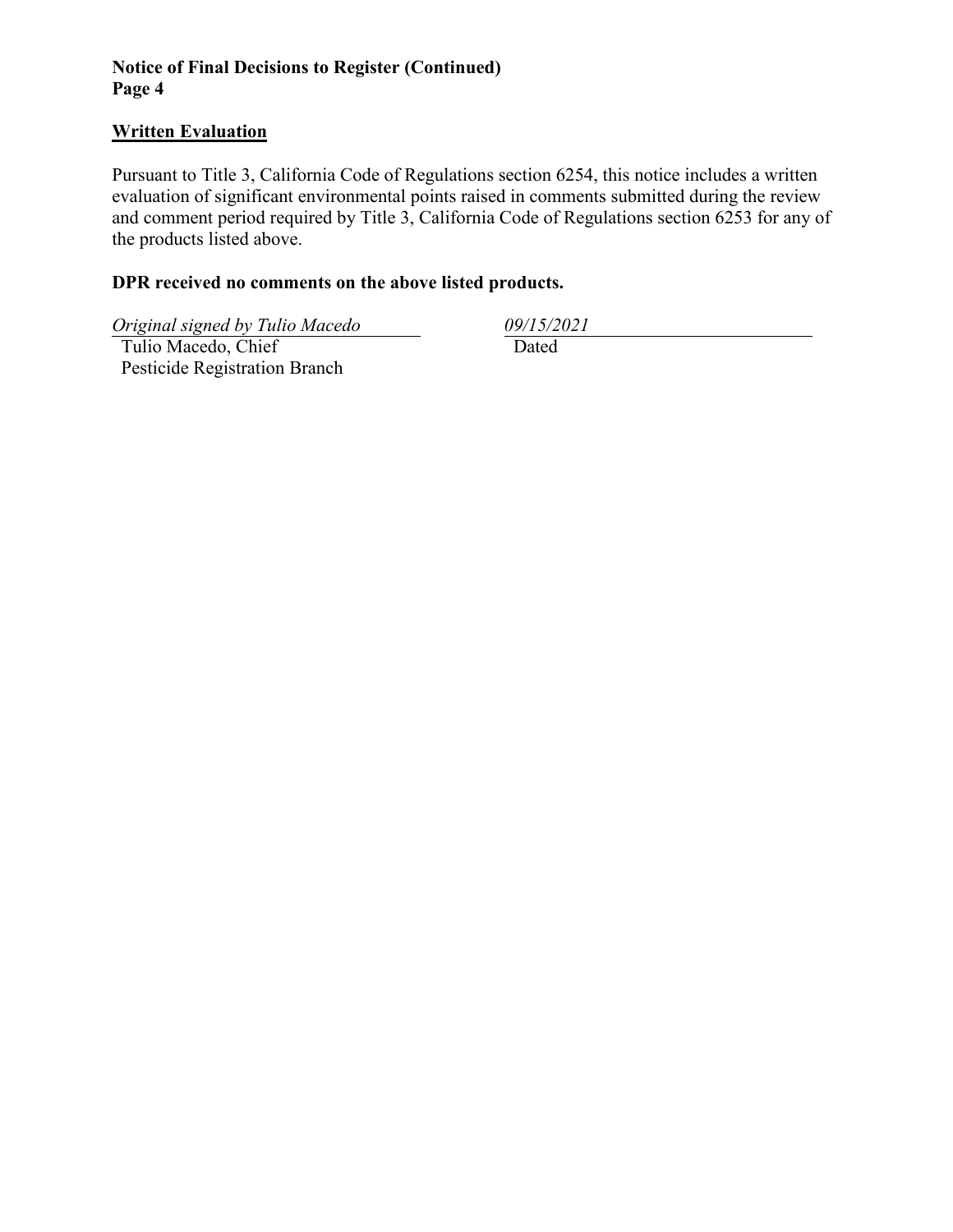#### **NOTICE OF FINAL DECISIONS TO DENY PESTICIDE PRODUCTS**

Pursuant to Title 3, California Code of Regulations section 6255, the Director of the Department of Pesticide Regulation (DPR) files this Notice of Final Decisions to Deny Pesticide Products with the Secretary of the Resources Agency for posting. Unless specified, the reason for denial is that the required data was not submitted, was determined to be inadequate, or there was a likelihood of a significant adverse environmental effect anticipated from the use of these products in a manner consistent with its label. This action will not have a significant adverse impact on the environment. This notice must remain posted for a period of 30 days for public inspection. For information about submitting a request for any documents related to this notice, please visit [https://www.cdpr.ca.gov/public\\_r.htm.](https://www.cdpr.ca.gov/public_r.htm)

*Tracking Number – (EPA Registration Number) Applicant Brand Name*

295602 - (833 - 12) ALEX C. FERGUSSON LLC TRUGARD 1000 USE: ANTIMICROBIAL, DISINFECTANT - FOR THE CONTROL OF ORGANISMS SUCH AS STAPHYLOCOCCUS AUREUS, ESCHERICHIA COLI, AND SACCHAROMYCES CEREVISIAE ON HARD, NON-POROUS SURFACES IN SITES SUCH AS DAIRIES, DAIRY FARMS, BREWERIES, WINERIES, BEVERAGE AND FOOD PROCESSING PLANTS TYPE: SECTION 3 REGISTRATION - ACTIVE INGREDIENT(S): CAPRYLIC ACID HYDROGEN PEROXIDE PEROXYACETIC ACID CAS NUMBER(S): 124-07-2 , 7722-84-1 , 79-21-0 296816 - (34750 - 20002 - 45745) MIDLAB MAXIM SUPER SAN PLUS SANITIZING SOLUTION USE: DISINFECTANT - FOR USE IN THE SANITIZATION OF CANNING PLANTS, MEAT PACKING PLANTS, POULTRY AND EGG PROCESSING, POTABLE WATER SYSTEMS, SWIMMING POOL WATER, AND COOLING TOWERS AND STORAGE TANKS TYPE: SECTION 3 SUBREGISTRATION -

ACTIVE INGREDIENT(S): SODIUM HYPOCHLORITE

CAS NUMBER(S): 7681-52-9